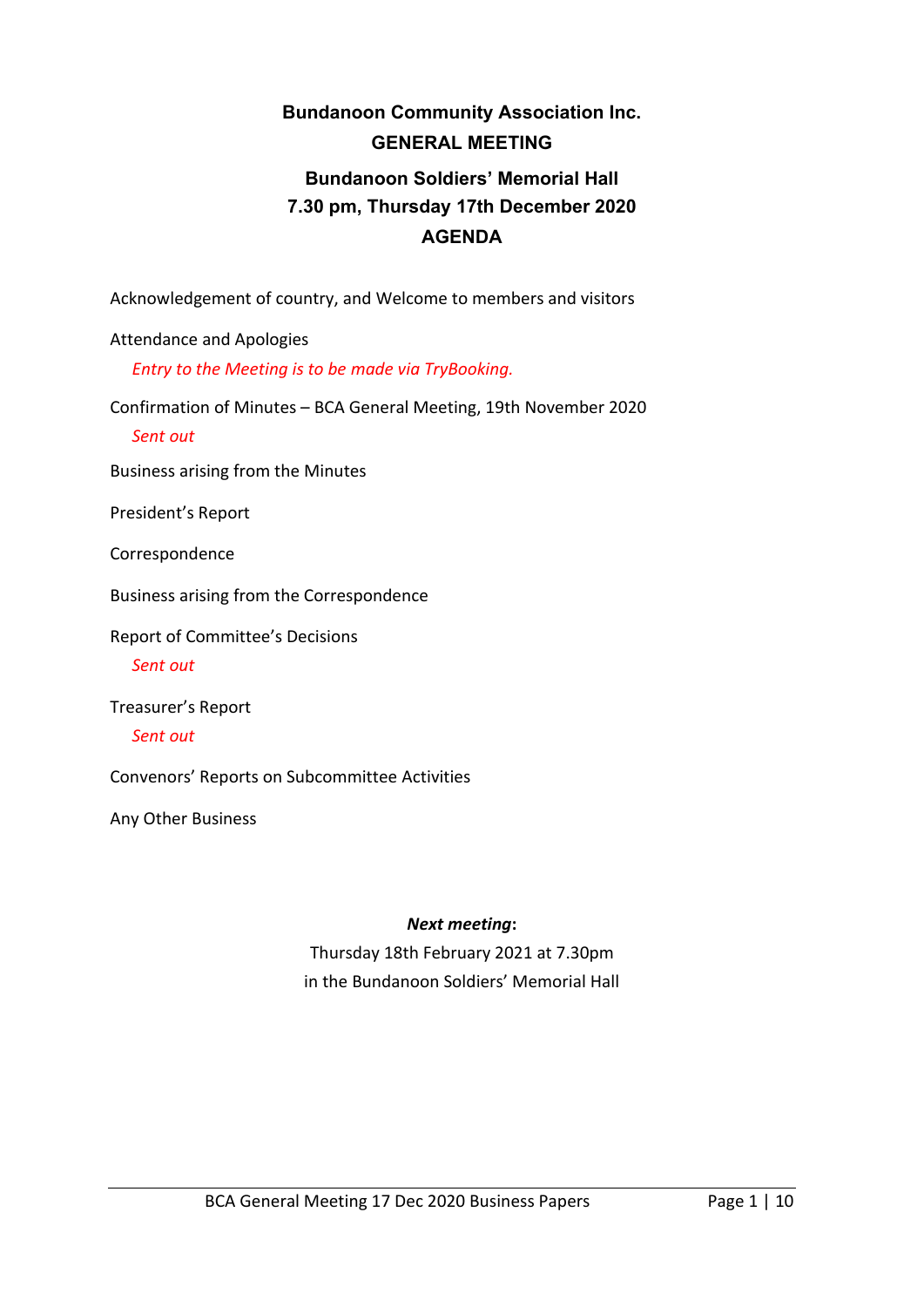# **Bundanoon Community Association Inc.**

# **GENERAL MEETING**

# **Bundanoon Soldiers' Memorial Hall**

# **7.30 pm, Thursday 19th November 2020**

## **MINUTES**

The President, P Gray declared the meeting open at 7.30 and, following acknowledgement of the traditional owners of the land, welcomed members and guests.

**Attendance:** 17 members present.

**Apologies** were received from: J Fulford-Talbot, A Ward, P Jane, GJ Olsen, M Morris, S Reid.

### **Confirmation of Minutes from the BCA General Meeting of Oct 15 2020.**

Subject to correction of the word "responsed" to responded requested by Christine Rowell - Miller.

**Moved:** Rosemary Page, **Seconded:** Jeremy Tonks. Carried

#### **Business arising from the Minutes:**

Glow Worn Glen Track: Correspondence can be made available.

Could BCA investigate if WSC has sold the bridges to John Holland, as this "news" has been received via the Bundanoon Quarry manager. AC responded that: "the bridges are the property of Transport for NSW and managed by John Holland".

Request that the BCA Minutes be posted on the Bundanoon Community Facebook site.

Motion from R. Russell that the chairs at BCA meetings be configured in a less formal manner, semi - circle or circle.

Moved: R Russell. Seconded: G McCubbin. Carried.

### **President's Report: Additional comments from the night are shown in italics.**

**Restrictions on the number of patrons** are slowly being relaxed, whilst others are tightening. This is only to be expected as more is learnt about how the Covid virus is spread. For nominated seated events we can have 70 people which is an improvement on the previous number of 50. On the tightening side, we can no longer produce our own plans, but are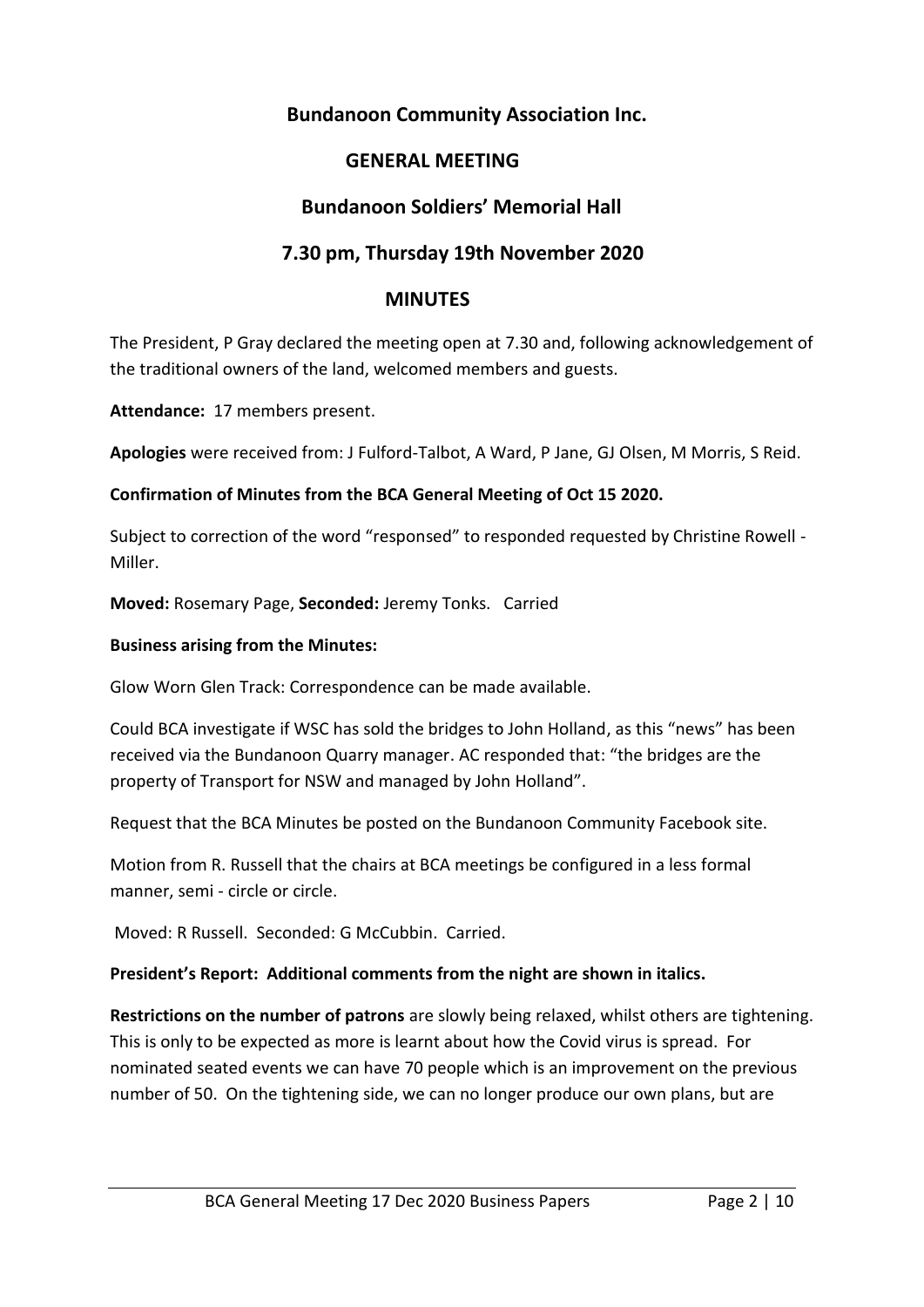required to complete a plan online which automatically lodges our plan for the mandatory registration and creates a QR code for us to use.

Everything is moving to on-line systems which I guess is to make Covid tracing faster, more accurate and ultimately better for us.

*Theatre style events must have an electronic record of those who attend.*

**Trybooking:** For the reasons given above we are making more use of Trybooking which provides us with the information required by NSW Health, however Trybooking primary use is to provide an online booking facility for events. With the change from using cash to either online purchasing or just simply "tapping" to pay for a cup of coffee, Trybooking will be use more frequently.

## *Notice on events: if you have difficulty booking, please call………….. for assistance.*

**Debit Card**: We have established a BDCU/Visa Debit card for use by the Sub Committees for purchases transacted online, a method which is becoming more common for all type of purchases. This will eliminate the need for our Sub Committees to use their own private facilities and remove the associated financial risks. *A BCA debit card is now available to BCA Convenors.*

**A Remembrance Day** ceremony is held each year at Bundanoon's Southern Villages Memorial, the service, normally organised by the RSL, was sadly cancelled at the last minute due to unforeseen circumstances.

The Bundanoon Community Association spoke with the RSL and offered to reach out and rescue the day. So, with 48 hours before the ceremony, we started to put together a Remembrance Day. A piper, PA system, a minister, bell ringer, radio interview, lots of phone calls, help from others and a COVID-19 Safe plan registered – that's another story for a rainy day, we were as ready as we would ever be. *An* exc*emption was received for one day under Funerals & Crematoriums. Social media was used to advise the community of the service.*

Blessed with a blue sky and 71 registered attendees, we delivered a ceremony of which the RSL could be proud of.

**Glow Worm Glen** has been closed for 10 months as a result of damage to the viewing platforms sustained in the January bush fires and because of safety concerns with respect to the trees which have burnt limbs or have fallen and are blocking the track

The Track comes under 2 jurisdictions, the first Part is controlled by WSC and the second by NP&WL. We have been in contact with both parties and discussed our need to see the GWG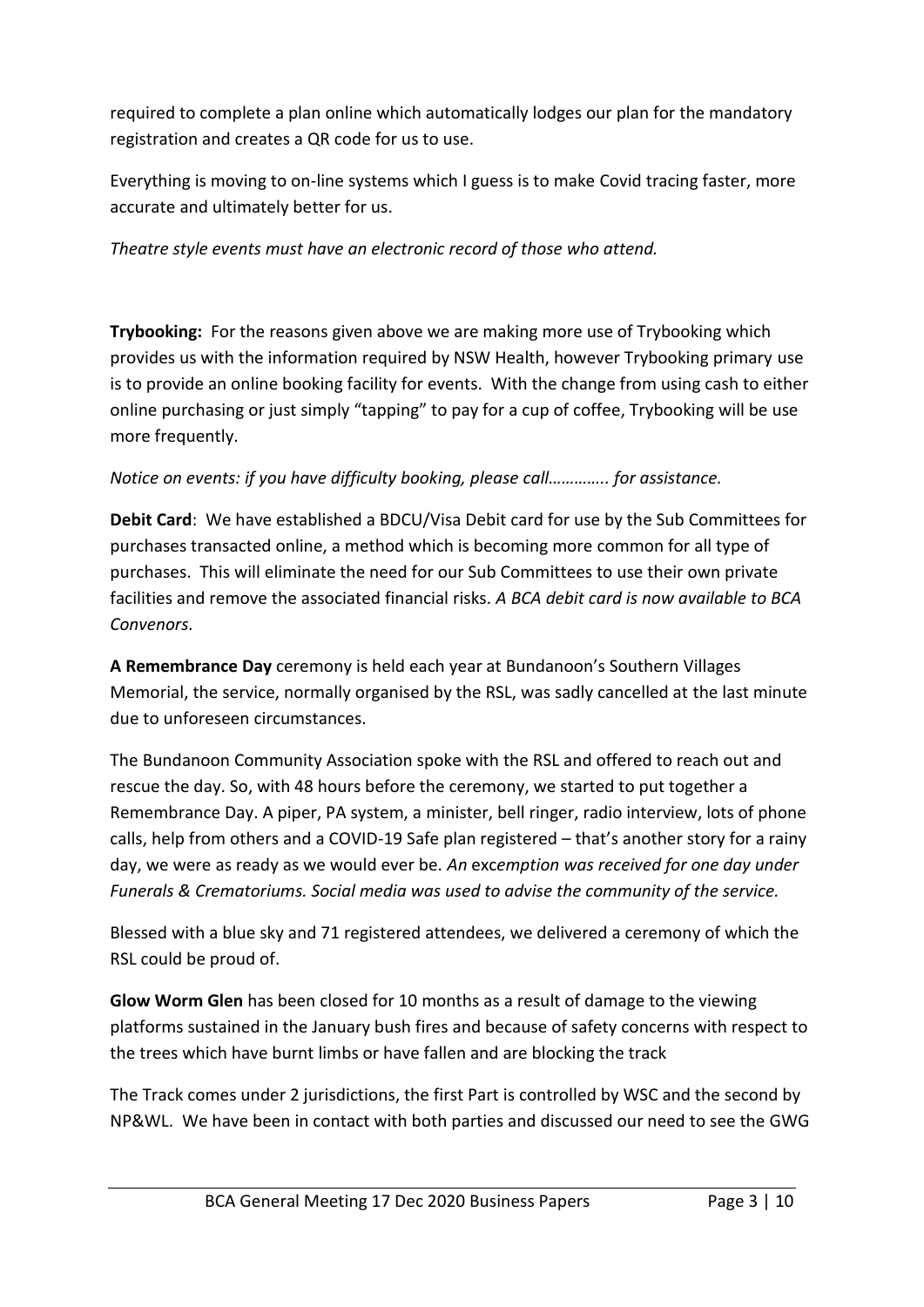reopened without delay as it is continuing to hurt the economy of Bundanoon who have already suffered the worst trading year as a result of Drought, Fire and Covid.

News from WSC is that they intend to make this a priority and have involved their Environmental and Sustainability Group to start work soon on the rehabilitation of their portion of the track and NP&WL who have appointed a Ranger who will assess the work to be done and again, they hope to start in 2 weeks approx. *Good news, the Glow Worms have started to return.*

**Kitchen**: The planning for the upgrade of the kitchen started. The first step is to define the purpose and the scope, followed by seeking grant money to enable us to proceed. *Those who have used the kitchen have been consulted for input and Sherwood will remove the old cooker.* 

**The Hall sound system** produces poor quality sound, confirmed by feed - back received from patrons complaining of "poor, muffled sound which is hard to hear". The poor quality of sound is combination of the age of the equipment, the mismatch of its' component parts and the acoustics in the hall, which due to its large internal volume and reflective surfaces produces a reverberant sound space.

The proposal is to upgrade the system to improve the quality of sound to provide a faithful reproduction of the stage sound to ensure actors, singers, musicians and announcers can be heard clearly by the audience. This will improve the usability, audience enjoyment and have a knock-on benefit of attracting a broader range of people who wish to hire the Bundanoon Soldiers' Memorial Hall.

A further enhancement of the upgrade is to include the capability to assist those patrons with impaired hearing by the inclusion of an assistive hearing device. This can be achieved by the delivery of high quality sound to their own personal devices. Sennheiser supply a number of systems, the most efficient and cost effective is to integrate an Assistive Listening system. *The sound desk is current and will be kept but not the speakers. We are looking to repurpose the existing speakers. The BCA is researching what Grant Funds are available, but BCA can part fund.* 

**A Conveners Forum** is planned for Nov 26th. This will be a continuation of previous forums specifically designed to ensure the success of the Sub Committees

## **Last minute items:**

We have just heard that the matter concerning the Old Youth Hostel will go before council.

*Proposed that: The original house to become flats for seniors with a communal kitchen and that there will be building blocks available down each side of the land.*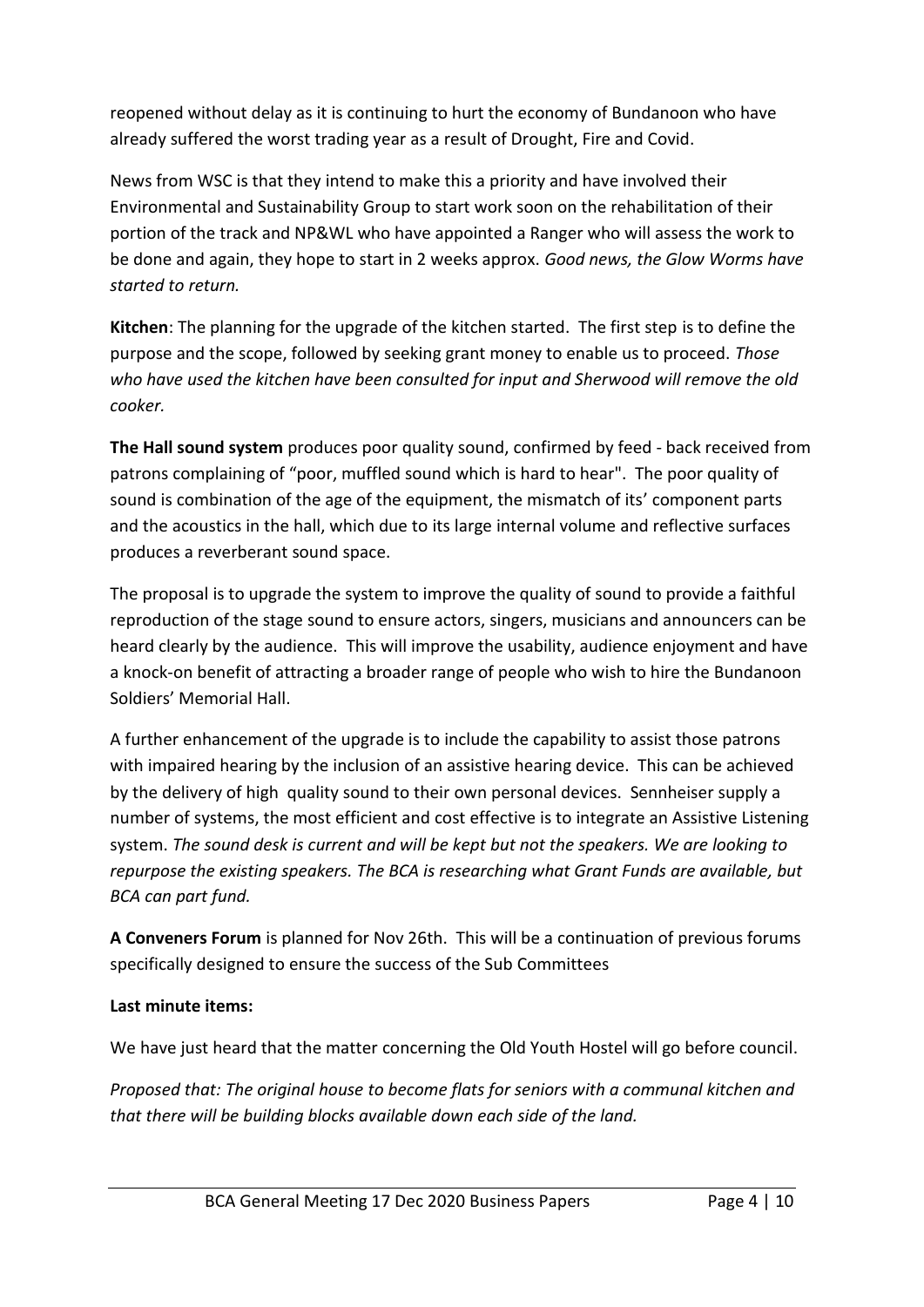Survey Monkey subscription will be extended for 12 months to allow the responses to the recent survey to be analysed. *AC reported that: the initial survey received an excellent response.*

*Suggestions have been received to fence off Nancy Kingsbury Park and an area within Jordon's Crossing for dogs. NKP is WSC land.* 

*The triangular piece of land at the corner of Ferndale and Old Wingello Road had been requested to be an enclosed dog area and it has good parking available, could BCA revisit the idea?*

## **Correspondence:**

- 01.11.2020: Request from Powerhouse Museum for renewal of display of Camelbak water bottles from Bundanoon on Tap campaign

- 02.11.2020: letter from Bundanoon History Group regarding "Save the Southern Highlands Heritage" group

- 05.11.2020: email to Andy Carnahan from St John regarding the provision of first aid courses

- 08.11.2020: Invitation from President of "Friends of Wingecarribee" to attend an information session on 4th December at Hopewood House Pavillion.

- 11.11.2020: Copy of submission by Bundanoon History Group regarding listing Rochester Park as a heritage item

- 12.11.2020: Copies of two submissions to WSC drafted by Ann Rocca concerning the Local Strategic Planning Statement and DA 21/0662 for the former "Lynbrook" site

- 12.11.2020: email from Angus Taylor's office thanking BCA for the calendar sent to him, followed up by an open invitation to Mr Taylor to visit Bundanoon

- 12.11.2020: Addendum to Licence Agreement for Burgess St site, and a site plan

- 15.11.2020: copy of email from BCA President to Liz Norrie with an update of WSC plans to open their section of the Glow Worm Glen Track and to co-ordinate with NP&WS on their part of the Track

- 19.11.2020: email from Wendy Tuckerman's office thanking BCA for the calendar sent to her, with very positive comments on it and on the work of the BCA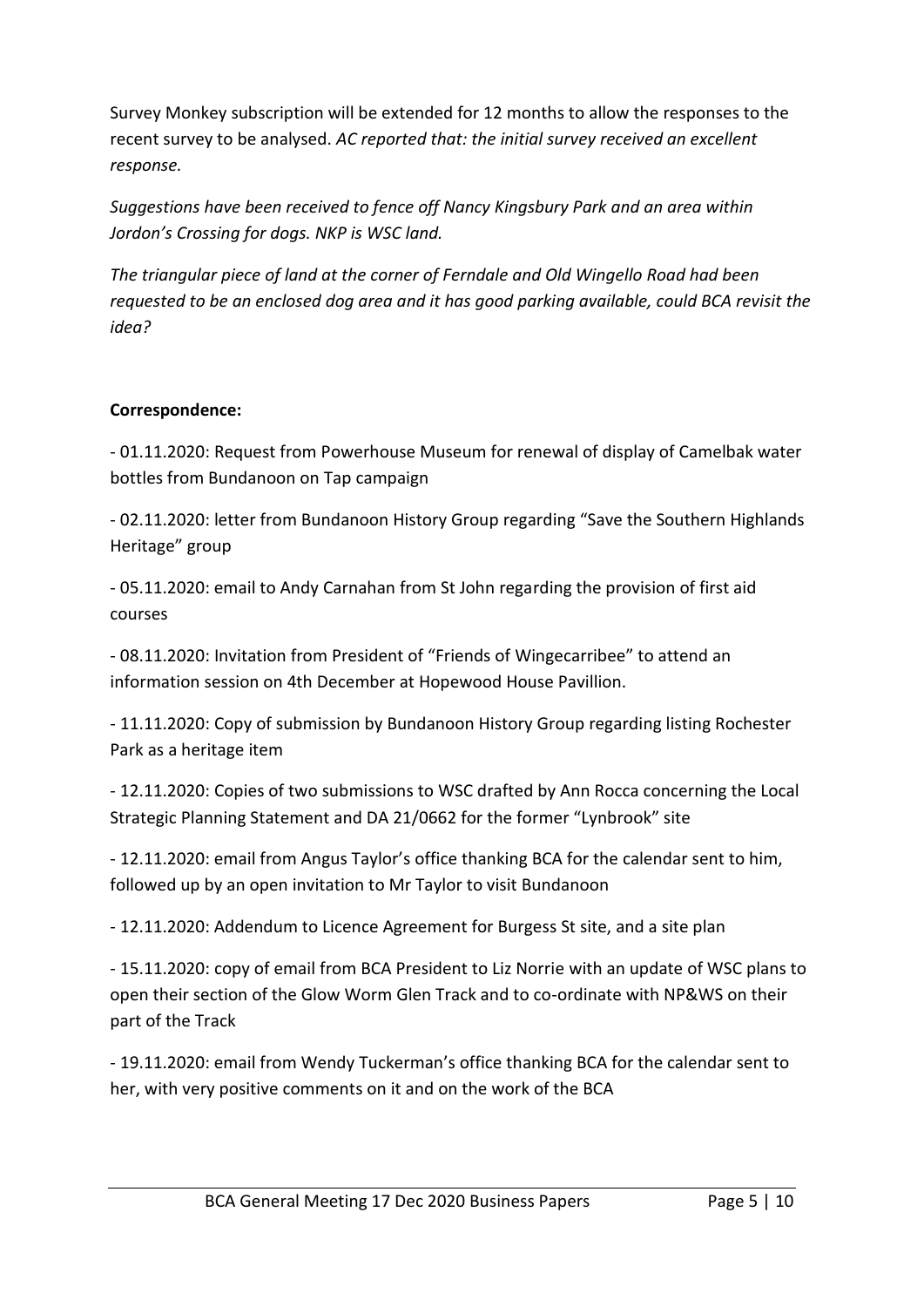## **Business Arising:**

R. Russell advised the meeting that she is standing for WSC and that her experience with FOW is they want to assist those who do want to stand for Council.

## **Report of Committee's Decisions:**

COMMITTEE UPDATE NO 5 – November 2020, sent to all members.

### **Treasurers Report:**

We currently have \$165,657 in cash, two six monthly fixed deposits amounting to \$74,330, \$37,000 of which is a prepaid grant for next year's Winterfest, \$62,053 in an online saver account and \$29,272 in the working account.

In the month of October, we received into the working account \$9558, \$4,000 for calendars, \$4858 for JCG advertising, \$700 from Hall hire.

Paid out \$13,837, \$1560 for calendars, \$6134 for printing and delivery of the JCG and \$2738 on bottle payment, plus other for \$3105.

As at the end of October we are currently showing a trading loss of \$10,331 I consider this a reasonable result considering the restrictions in place for Covid.

If no queries could someone please pass a motion of acceptance for my financial report.

Moved: C Rowell- Miller. Seconded: Jeremy Tonks. Carried

### **Convenors' Reports on Subcommittee Activities** – Nov 2020 sent out.

Additional information received on the night:

**Bundanoon on Tap - CRM**: CMR and Bundanoon Quarry manager Troy Straffi met with WSC Mayor Duncan Gare to discuss the future "wished" for Bundanoon Quarry sandstone water feature celebrating the 2009 launch of Bundy on Tap. The Bundanoon Quarry trucks will be highlighting Bundanoon on Tap via signage on their trucks. We have received good PR on the radio and the shops now have the bottles for sale. It was suggested that events such as the launch of the new bottles and the film NOW be taped for the Bundanoon History Group archives of village events.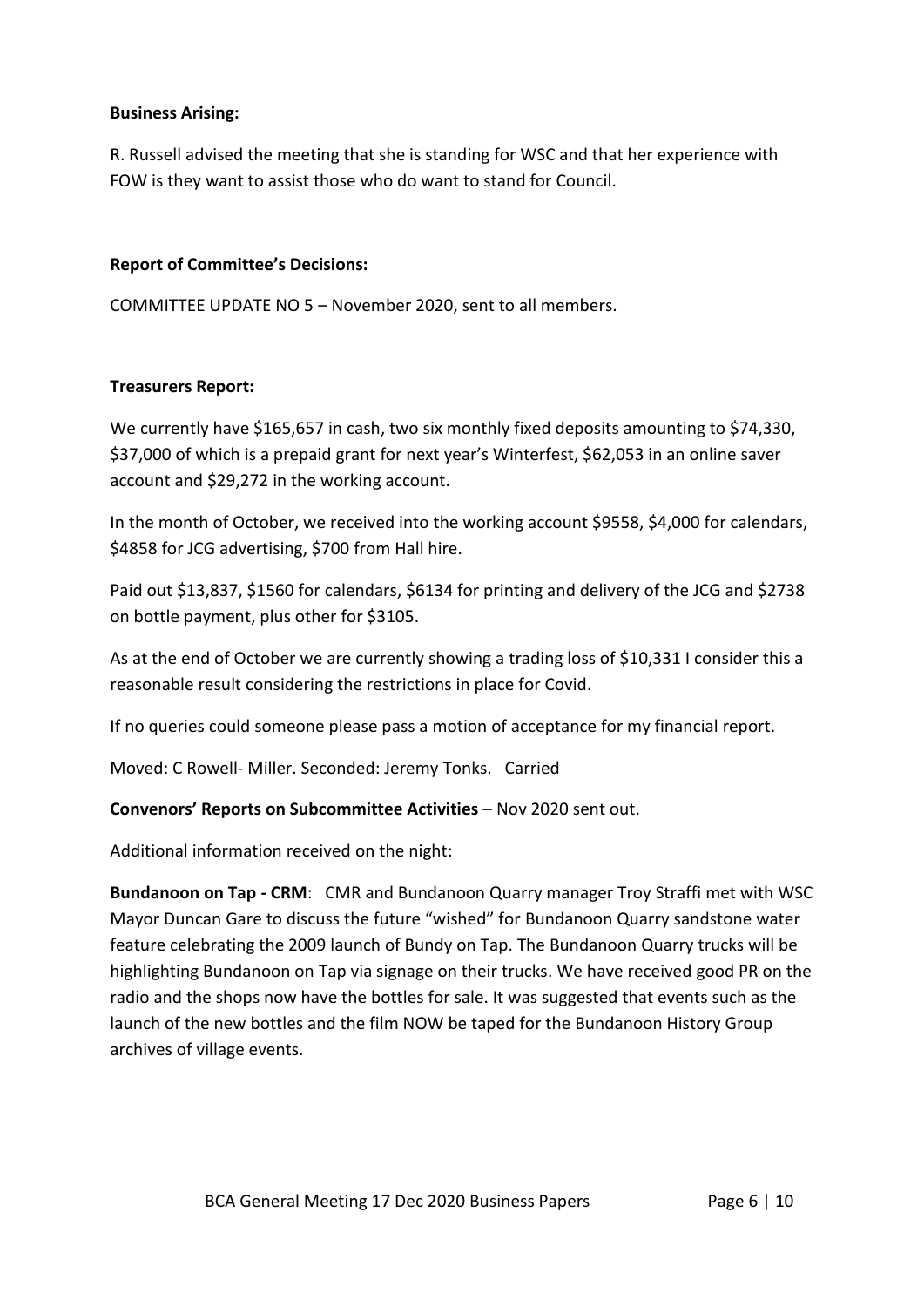**Bundanoon Soldiers' Memorial Hall - RP:** The roof over the stage area leaks and the western side ridge caps are in terrible condition, not certain as to the condition of other. Unable to contact the manufacturers chosen by WSC of the new doors to the Hall.

## **Any other Business:**

**BCA Calendar art auction LG**: The original prints from the calendar have been framed and are A3 in size. The auction will be held on 20th Dec at 4 pm at the Bundanoon Club with a reserve of \$150 for each piece.

Proposed by JB to gift Lyndell with a print of her choice for her amazing effort with the calendar.

Moved. Joy Brown. Seconded C Rowell – Miller Carried.

## **Music at Ten GMc**: The next concert is Jan 9.

Bundanoon Sings! Choir GMc: The choir is still not able to meet but will continue to check the Covid plans. Marianne Mitchell is the Director in waiting for the choir and the BCA welcome her to the role.

Meeting closed at 9.08.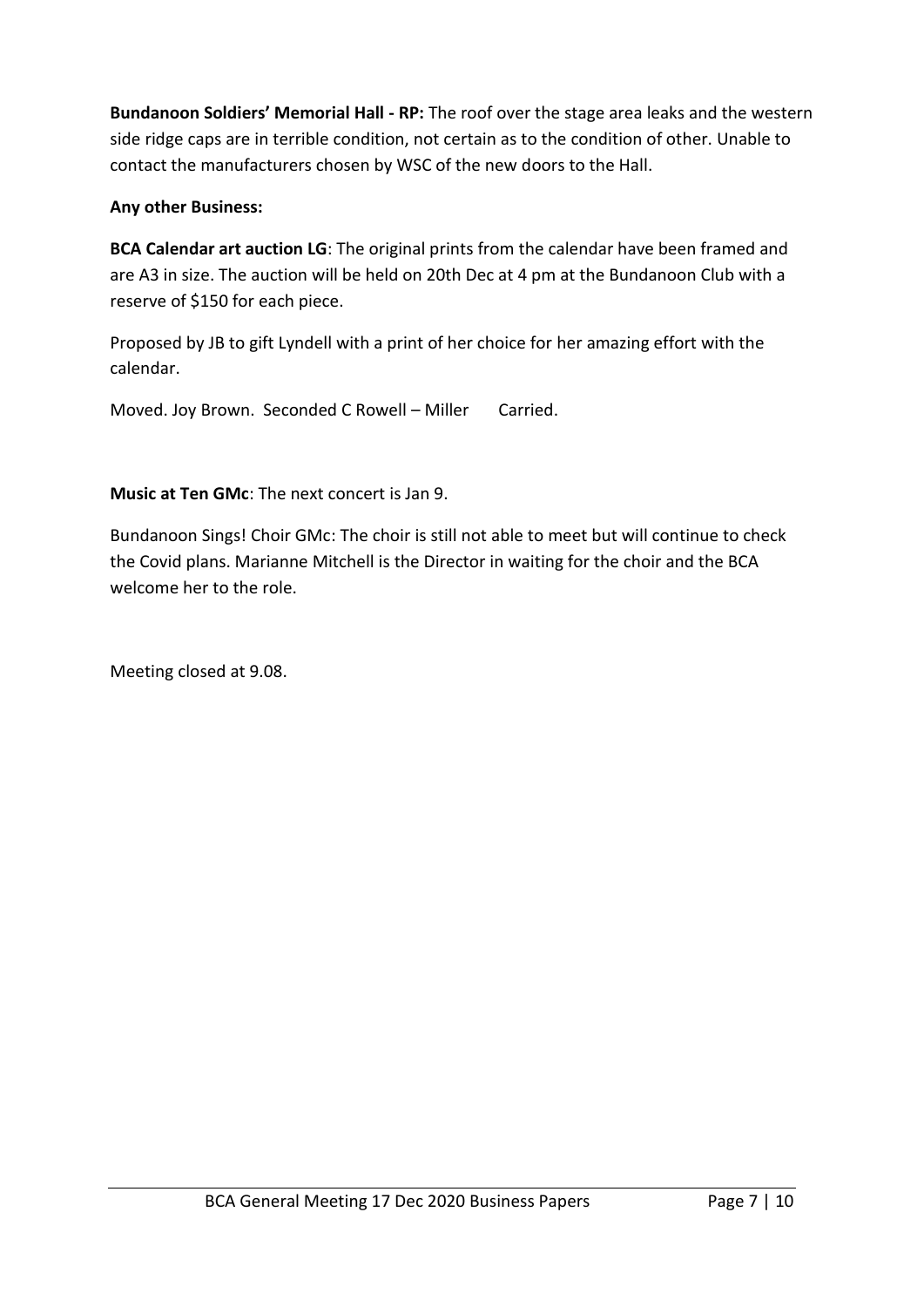## **Treasurer's Report – Income and Expenditure to end of November 2020**

BCA income of \$67,767 and expenses of \$84,508, giving a trading loss of \$16,740.

The Balance of cash is \$158,480

This is made up of BDCU fixed deposit of \$74,330 BDCU On line saver account: \$62,074 BDCU Working account:\$22,076

Total cash receipts for the month were: \$5805 Mainly bottle sales of \$986, and calendar sales of \$4,361 Total spendings for the month were \$13,002 Mainly for:

Printing JCG and calendars: \$4,000

Donations to Garden Club and Rural Fire Service: \$5,650

Taxation gst payment: \$200

Hall gas account: \$953

Artist fees Music at 10: \$400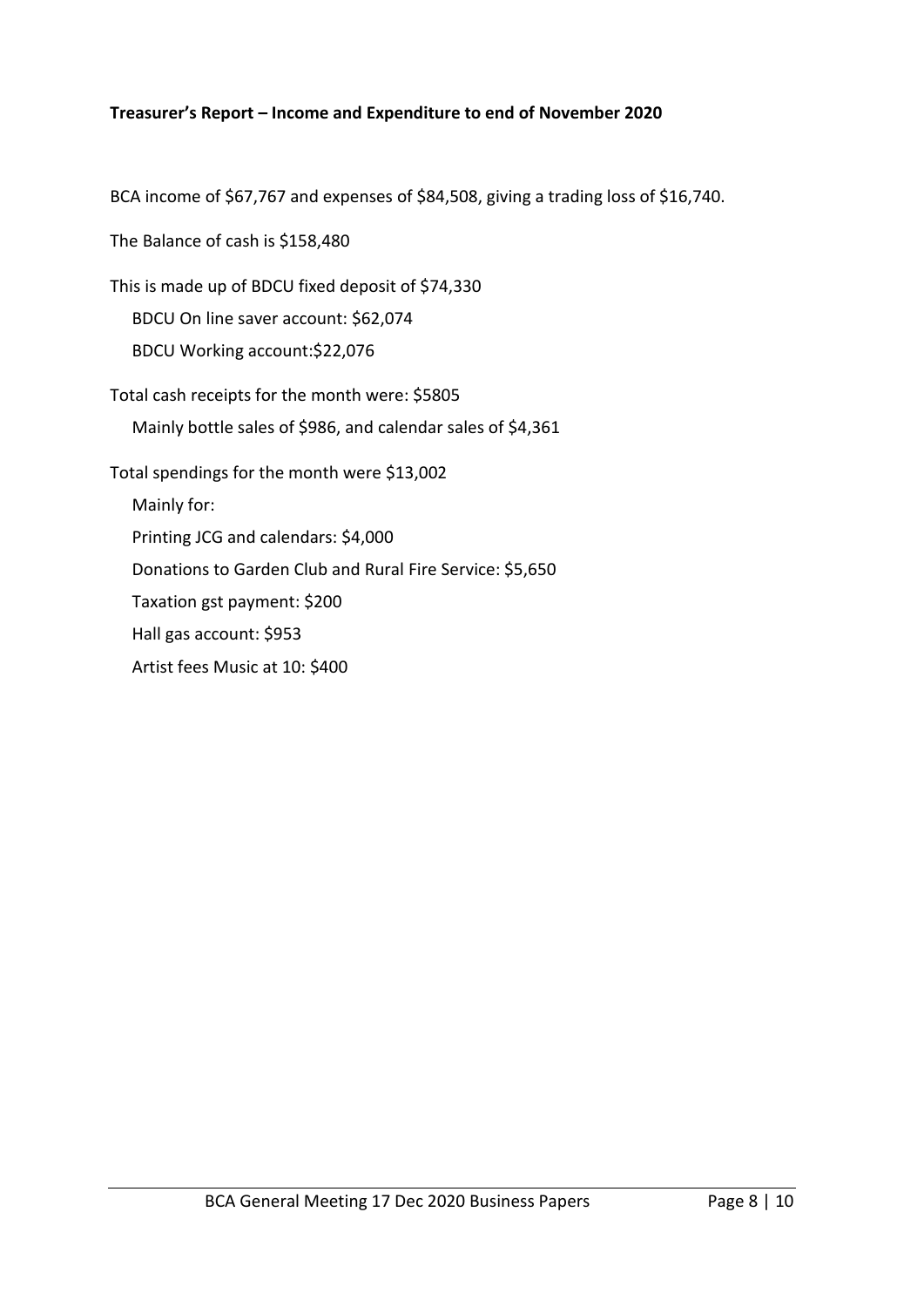# **COMMITTEE UPDATE No 6 – December 2020**

The BCA Committee is keen to share with members its various discussions and decisions and to report on them at each month's General Meeting. So this sixth "Update" is being sent to let you all know the main matters which the Committee discussed, and in some cases implemented, at its December Meeting.

This Committee Update will be included as an item on the Agenda for the next BCA General Meeting on Thursday 17th December.

> Bruce Marshall BCA Secretary

**oooooooOOOOOOOooooooo**

1. **Updating of sound system and kitchen** as next parts of Hall upgrade: The President has secured a quotation for a new sound system from Luminous (the company which installed the new performance lights) and the Committee has been considering whether all the items in the quotation are necessary. There are plans for interested BCA persons to have a "test run", particularly of the suggested speakers, early in the new year. It was decided to put on hold for the moment the installation of a hearing loop or some sort of assistive hearing equipment, until we see how the rest of the sytem goes.

Several local catering people have been consulted about what is likely to work best in a refurbished kitchen. The suggested plan at this stage is to replace the old, large and unsafe range with one oven and 6-plate cook top, an extra oven, and a warming oven in the lower kitchen, and to swap the two sinks. The exhaust fan can be retained; it only requires cleaning up and checking. Prices are being sought for the ovens, and plumbing work.

2. **Bridge-to-Bridge Walk proposal from Lions Club**: The Committee agreed to providing some funding towards the cost of a draft plan for the Walk, when the cost for that is known. Andy Carnahan volunteered to serve on this Lions Club subcommittee.

3. **Heritage and Planning Matters**: It is intended that the BCA and the Bundanoon History Group will liaise more closely on heritage and planning matters through a "go to" person from each group: currently Ann Rocca for the BCA and Caroline Cosgrove for the BHG. Each group will continue to make their own submissions, copying them to each other, though there may be occasional joint-submissions.